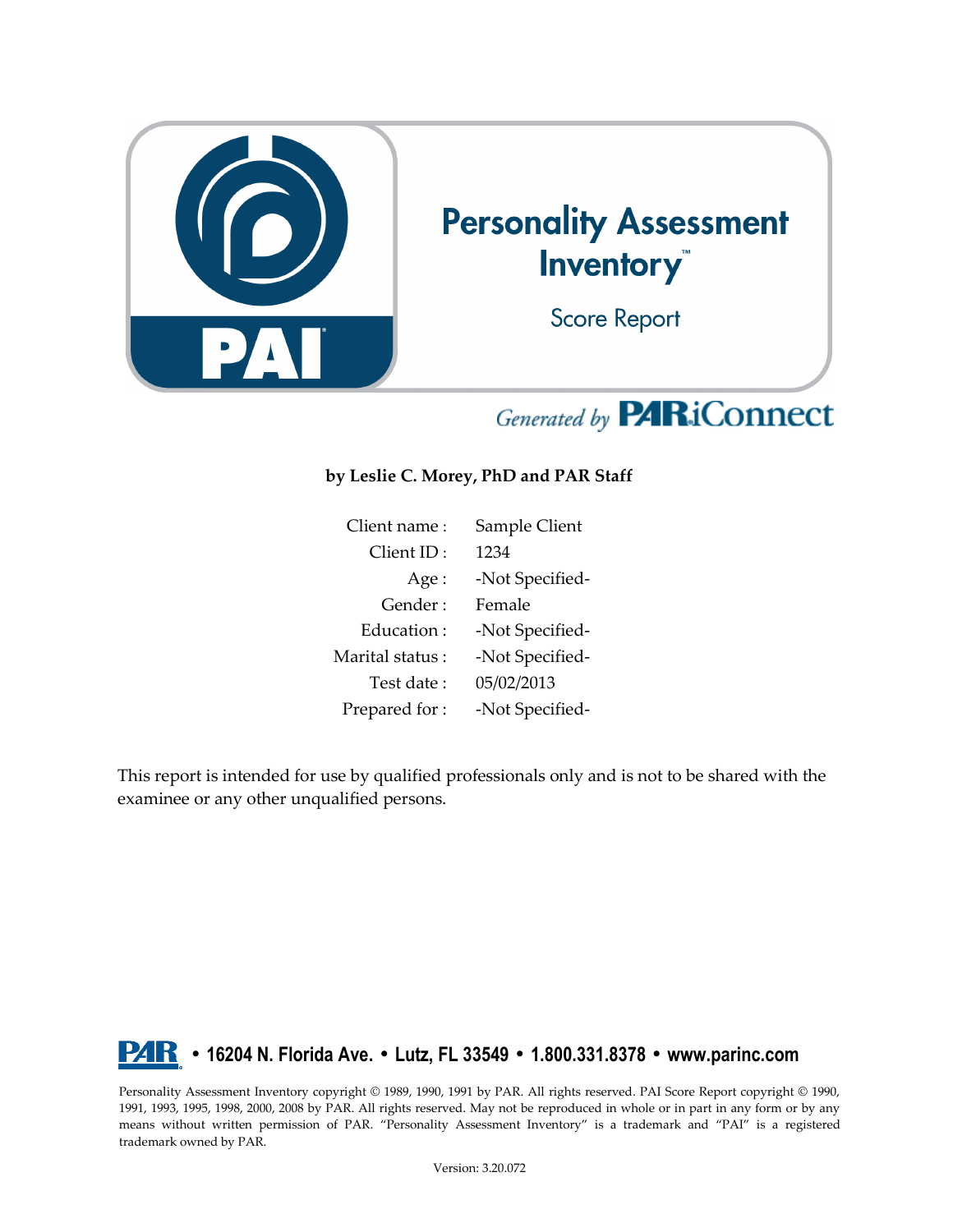

Plotted *T* scores are based upon a census matched standardization sample of 1,000 normal adults.

■ indicates that the score is more than two standard deviations above the mean for a sample of 1,246 clinical patients.

 $\blacklozenge$  indicates that the scale has more than 20% missing items.

PAI Score Report Sample Client (1234) 2 05/02/2013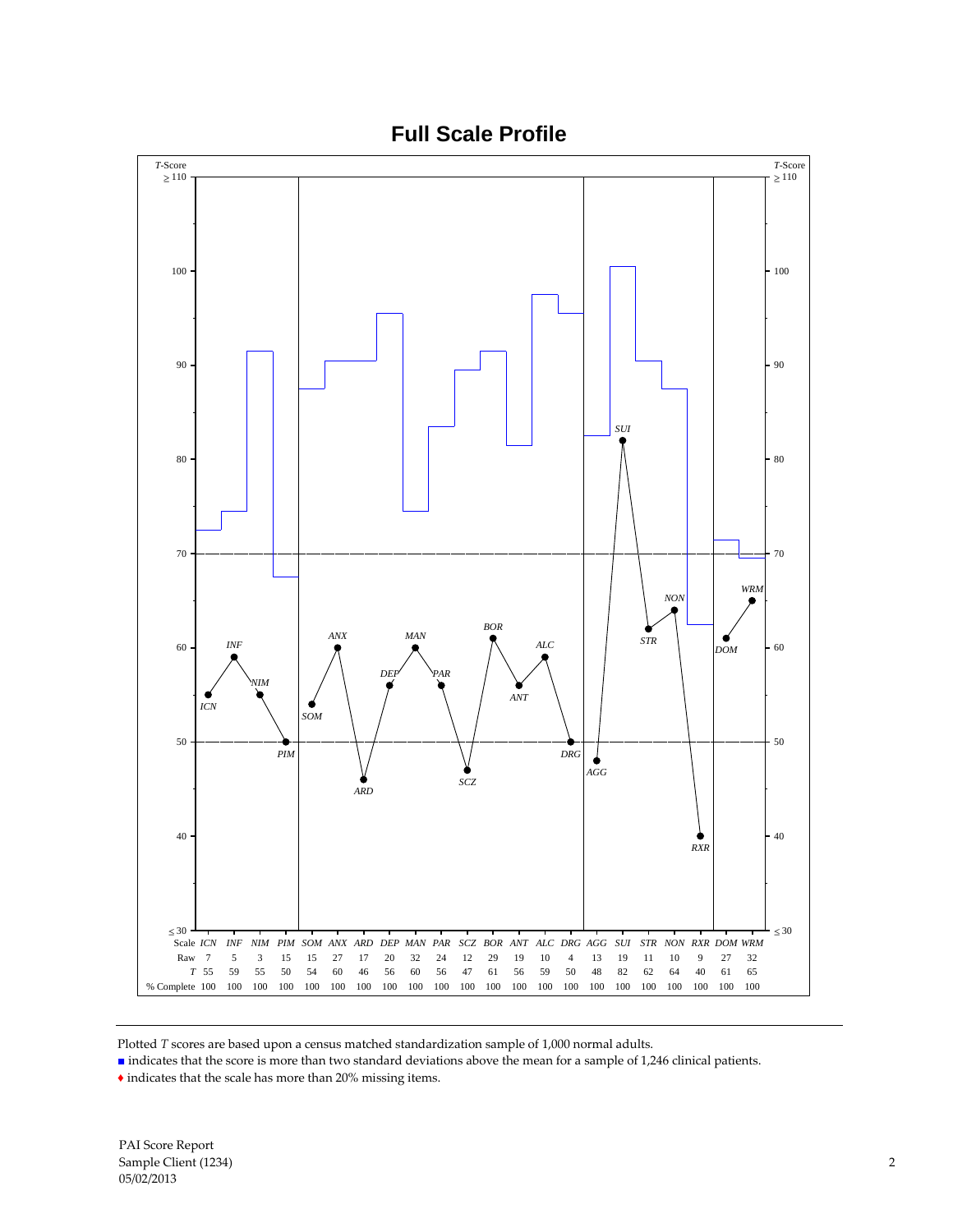## **Subscale Profile**

|                  |                                                   | Score                    |          | $\leq 30$ | 40     | 50     | 60     | 70<br>80         | 90     | 100     | $\geq 110$ |
|------------------|---------------------------------------------------|--------------------------|----------|-----------|--------|--------|--------|------------------|--------|---------|------------|
|                  |                                                   | Raw                      | $\cal T$ |           |        |        |        |                  |        |         |            |
| $SOM-C$          | Conversion                                        | 5                        | 57       |           |        |        |        |                  |        |         |            |
| $SOM-S$          | Somatization                                      | 6                        | 54       |           |        |        |        |                  |        |         |            |
| SOM-H            | Health Concerns                                   | $\overline{\mathcal{L}}$ | 50       |           |        |        |        |                  |        |         |            |
|                  |                                                   |                          |          |           |        |        |        |                  |        |         |            |
| $ANX-C$          | Cognitive                                         | 13                       | 66       |           |        |        |        |                  |        |         |            |
| $\textit{ANX-A}$ | Affective                                         | $\boldsymbol{7}$         | 52       |           |        |        |        |                  |        |         |            |
| $ANX-P$          | Physiological                                     | $\tau$                   | 58       |           |        |        |        |                  |        |         |            |
|                  |                                                   |                          |          |           |        |        |        |                  |        |         |            |
| $ARD-O$          | Obsessive-Compulsive                              | 9                        | 49       |           |        |        |        |                  |        |         |            |
| $ARD-P$          | Phobias                                           | $\boldsymbol{0}$         | 31       |           |        |        |        |                  |        |         |            |
| $ARD-T$          | <b>Traumatic Stress</b>                           | $\,$ 8 $\,$              | 60       |           |        |        |        |                  |        |         |            |
|                  |                                                   |                          |          |           |        |        |        |                  |        |         |            |
| $DEP-C$          | Cognitive                                         | $\overline{9}$           | 64       |           |        |        |        |                  |        |         |            |
| $DEP\text{-}A$   | Affective                                         | 5                        | 53       |           |        |        |        |                  |        |         |            |
| $DEP\text{-}P$   | Physiological                                     | 6                        | 50       |           |        |        |        |                  |        |         |            |
|                  |                                                   |                          |          |           |        |        |        |                  |        |         |            |
| $MAN-A$          | <b>Activity Level</b>                             | 11                       | 63       |           |        |        |        |                  |        |         |            |
| $MAN-G$          | Grandiosity                                       | $\boldsymbol{9}$         | 51       |           |        |        |        |                  |        |         |            |
| $MAN-I$          | Irritability                                      | 12                       | 60       |           |        |        |        |                  |        |         |            |
|                  |                                                   |                          |          |           |        |        |        |                  |        |         |            |
| PAR-H            | Hypervigilance                                    | 9                        | 54       |           |        |        |        |                  |        |         |            |
| $PAR-P$          | Persecution                                       | 5                        | 54       |           |        |        |        |                  |        |         |            |
| $PAR-R$          | Resentment                                        | 10                       | 58       |           |        |        |        |                  |        |         |            |
|                  |                                                   |                          |          |           |        |        |        |                  |        |         |            |
| $SCZ-P$          | Psychotic Experiences                             | 3                        | 46       |           |        |        |        |                  |        |         |            |
| $SCZ\text{-}S$   | Social Detachment                                 | $\mathbf{1}$             | 38       |           |        |        |        |                  |        |         |            |
| $SCZ-T$          | Thought Disorder                                  | $\,$ 8 $\,$              | 61       |           |        |        |        |                  |        |         |            |
|                  |                                                   | $\sqrt{4}$               | 48       |           |        |        |        |                  |        |         |            |
| BOR-A<br>BOR-I   | Affective Instability<br><b>Identity Problems</b> | 10                       | 65       |           |        |        |        |                  |        |         |            |
| BOR-N            | <b>Negative Relationships</b>                     | 9                        | 62       |           |        |        |        |                  |        |         |            |
| $BOR-S$          | Self-Harm                                         | 6                        | 60       |           |        |        |        |                  |        |         |            |
|                  |                                                   |                          |          |           |        |        |        |                  |        |         |            |
| $ANT-A$          | <b>Antisocial Behaviors</b>                       | 6                        | 52       |           |        |        |        |                  |        |         |            |
| $ANT-E$          | Egocentricity                                     | 6                        | 59       |           |        |        |        |                  |        |         |            |
| $ANT\text{-}S$   | Stimulus-Seeking                                  | $\tau$                   | 56       |           |        |        |        |                  |        |         |            |
|                  |                                                   |                          |          |           |        |        |        |                  |        |         |            |
| $AGG\text{-}A$   | Aggressive Attitude                               | $\sqrt{3}$               | $42\,$   |           |        |        |        |                  |        |         |            |
| $AGG\text{-}V$   | Verbal Aggression                                 | 9                        | 56       |           |        |        |        |                  |        |         |            |
| $AGG\text{-}P$   | Physical Aggression                               | $\mathbf{1}$             | $46\,$   |           |        |        |        |                  |        |         |            |
|                  |                                                   |                          |          |           |        |        |        |                  |        |         |            |
|                  |                                                   |                          |          | $\leq 30$ | $40\,$ | $50\,$ | $60\,$ | $70\,$<br>$80\,$ | $90\,$ | $100\,$ | $\geq 110$ |

## Missing Items = 0

Plotted *T* scores are based upon a census matched standardization sample of 1,000 normal adults.

■ indicates that the score is more than two standard deviations above the mean for a sample of 1,246 clinical patients.

 $\blacklozenge$  indicates that the scale has more than 20% missing items

PAI Score Report Sample Client (1234) 3 05/02/2013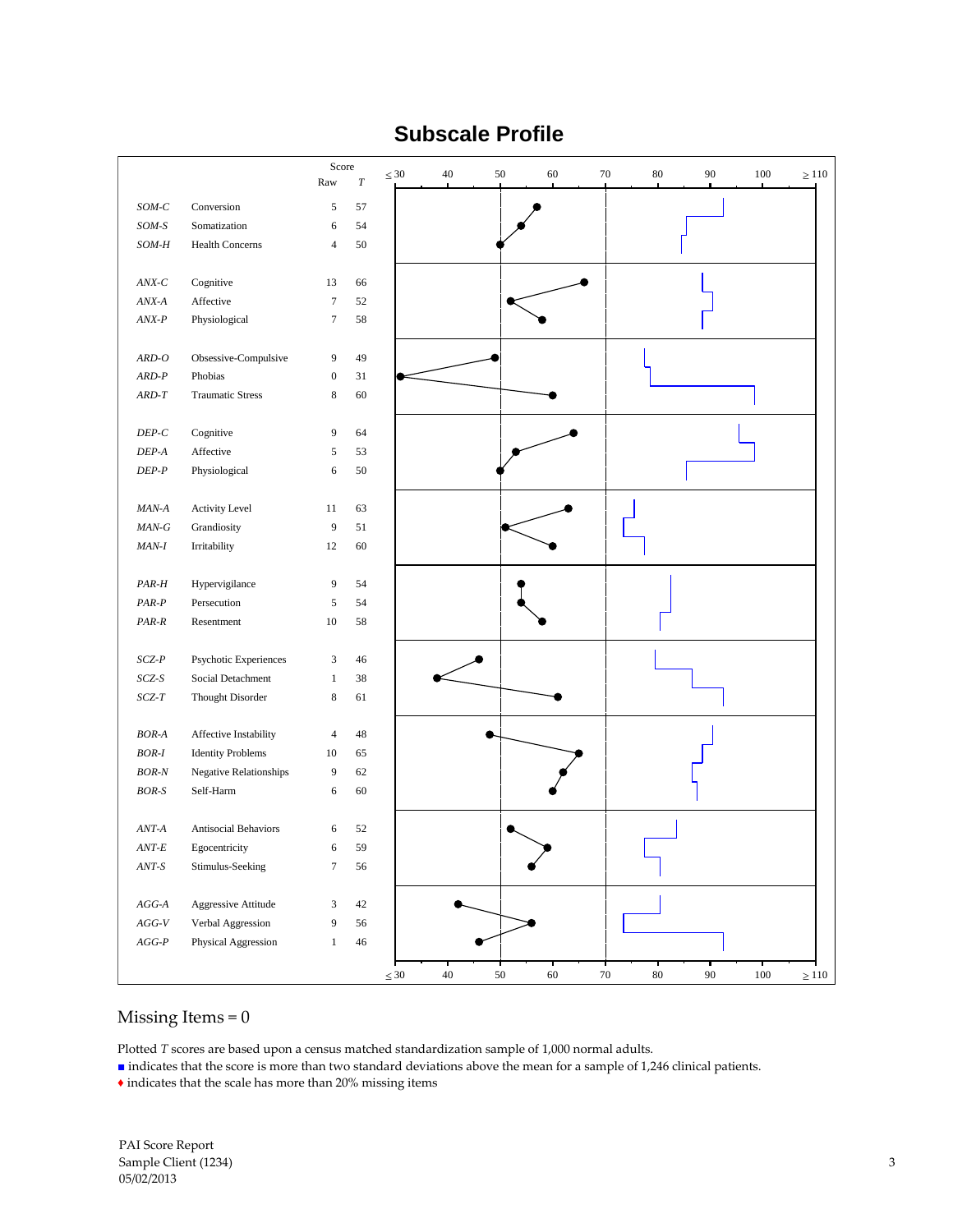## **Additional Profile Information**

## **Supplemental PAI Indexes**

| Index                               | Value                      | T Score |
|-------------------------------------|----------------------------|---------|
| Defensiveness Index                 | 2                          | 44      |
| Cashel Discriminant Function        | 144.73                     | 54      |
| Malingering Index                   | $\mathcal{O}$              | 44      |
| <b>Rogers Discriminant Function</b> | -1.35                      | 47      |
| Suicide Potential Index             | 4                          | 53      |
| Violence Potential Index            | 2                          | 52      |
| Treatment Process Index             | O                          | 44      |
| ALC Estimated Score                 |                            | 59      |
|                                     | (Equal to <i>ALC</i> )     |         |
| DRG Estimated Score                 |                            | 57      |
|                                     | $(7T)$ higher than $DRG$ ) |         |
| Mean Clinical Elevation             |                            | 55      |

## **Coefficients of Fit with Profiles of Known Clinical Groups**

| Database Profile                       | Coefficient of Fit |
|----------------------------------------|--------------------|
| Current suicide                        | 0.458              |
| Adjustment reaction                    | 0.458              |
| Suicide history                        | 0.457              |
| Cluster 5                              | 0.437              |
| Cluster 1                              | 0.421              |
| <b>Borderline Personality Disorder</b> | 0.401              |
| Self-Mutilation                        | 0.389              |
| NIM Predicted                          | 0.364              |
| Major Depressive Disorder              | 0.362              |
| Schizoaffective Disorder               | 0.350              |
| Dysthymic Disorder                     | 0.324              |
| Mania                                  | 0.302              |
| Cluster 10                             | 0.296              |
| Cluster 7                              | 0.263              |
| Cluster 3                              | 0.260              |
| Somatoform Disorder                    | 0.255              |
|                                        |                    |

| Database Profile          | <b>Coefficient of Fit</b> |
|---------------------------|---------------------------|
| Antipsychotic medications | 0.242                     |
| Cluster 2                 | 0.240                     |
| Paranoid delusions        | 0.240                     |
| Alcoholic                 | 0.228                     |
| Assault history           | 0.226                     |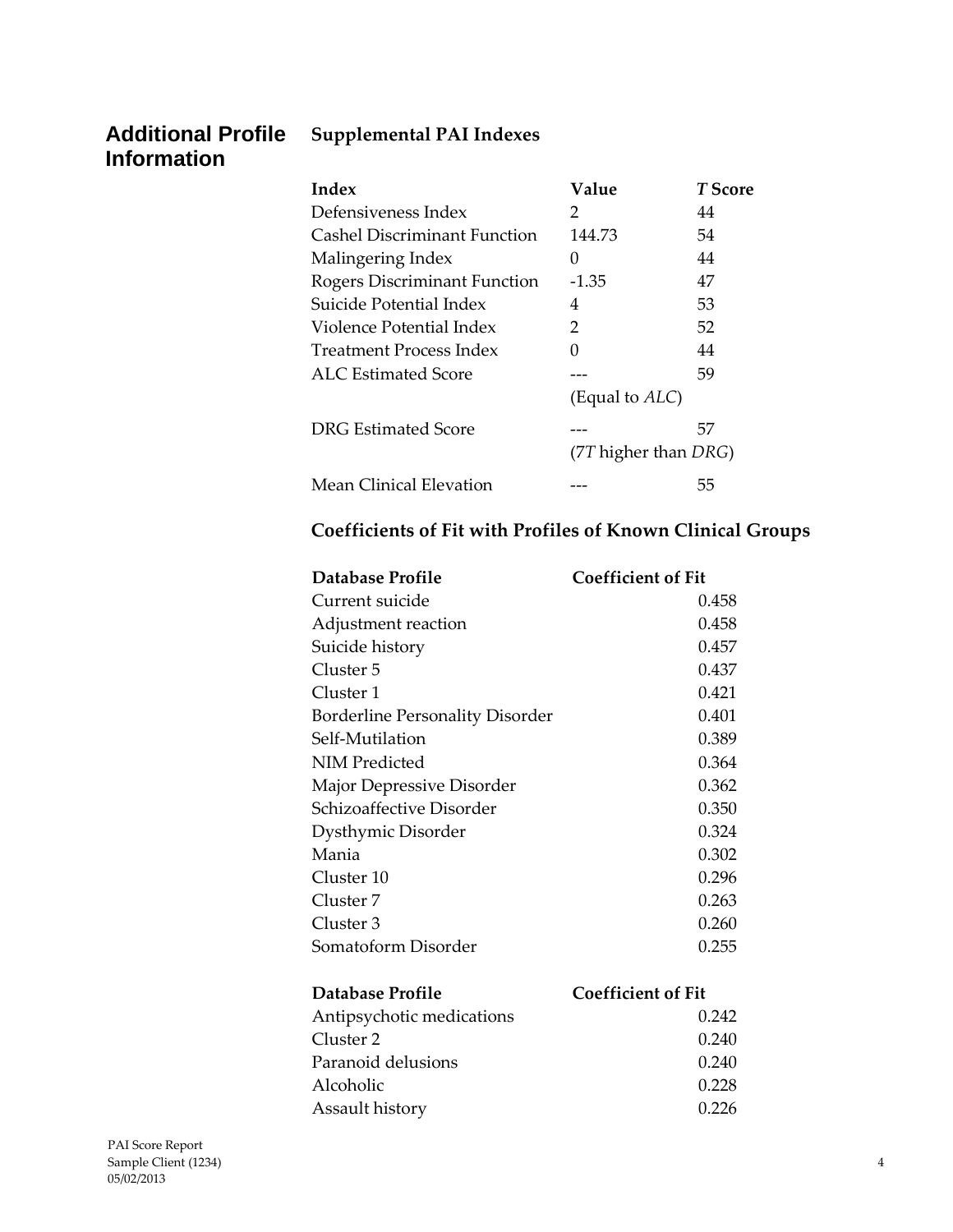| <b>Anxiety Disorder</b>                | 0.224    |
|----------------------------------------|----------|
| Cluster 4                              | 0.217    |
| Posttraumatic Stress Disorder          | 0.217    |
| All "Very True"                        | 0.214    |
| Auditory hallucinations                | 0.193    |
| All "Mainly True"                      | 0.186    |
| Current aggression                     | 0.185    |
| Cluster 8                              | 0.163    |
| Cluster <sub>6</sub>                   | 0.159    |
| Cluster 9                              | 0.142    |
| Drug abuse                             | 0.132    |
| <b>Antisocial Personality Disorder</b> | 0.130    |
| Spouse abusers                         | 0.113    |
| Prisoners                              | 0.097    |
| Schizophrenia                          | 0.086    |
| Rapists                                | 0.076    |
| Random responding                      | 0.076    |
| Fake Bad                               | 0.070    |
| All "Slightly True"                    | 0.041    |
| <b>PIM Predicted</b>                   | 0.012    |
| Fake Good                              | $-0.077$ |
| All "False"                            | $-0.144$ |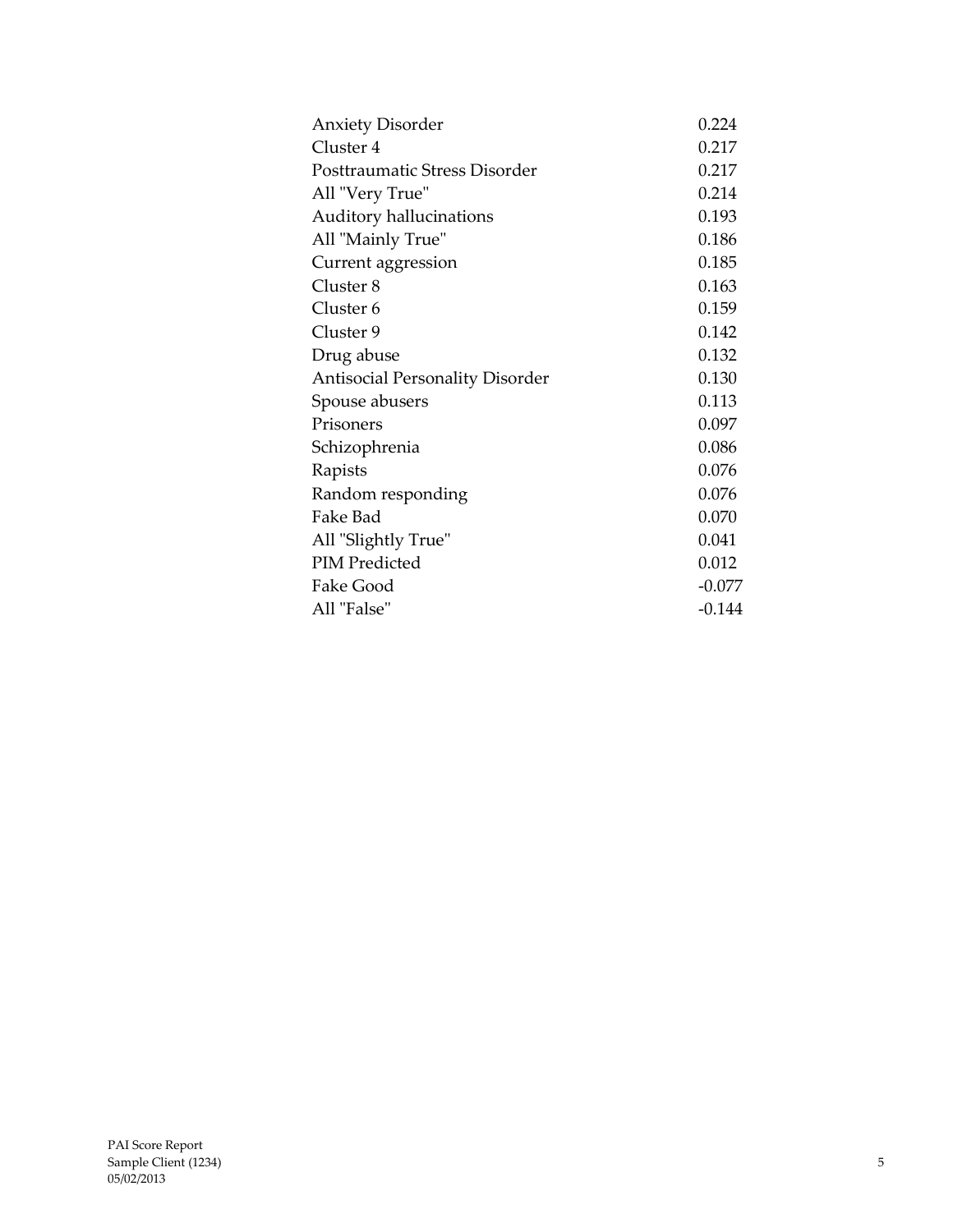## **Critical Item Endorsement**

A total of 27 PAI items reflecting serious pathology have very low endorsement rates in normal samples. These items have been termed critical items. Endorsement of these critical items is not in itself diagnostic, but review of the content of these items with the respondent may help to clarify the presenting clinical picture. Significant items with item scores of 1, 2, or 3 are listed below.

## **Potential for Self-Harm**

100. *SUI* I've made plans about how to kill myself. (ST, 1) 340. *SUI* I'm considering suicide. (MT, 2)

#### **Potential for Aggression**

21. *AGG-P* People are afraid of my temper. (ST, 1)

#### **Substance Abuse, Current and Historical**

334. *ALC* My drinking has never gotten me into trouble. *(False)* (F, 3)

#### **Traumatic Stressors**

34. *ARD-T* I keep reliving something horrible that happened to me. (ST, 1) 114. *ARD-T* I've been troubled by memories of a bad experience for a long time. (MT, 2)

#### **True Response Set**

75. *DEP-P* I have no trouble falling asleep. *(False)* (MT, 1) 142. *DRG* I never use illegal drugs. *(False)* (F, 3)

#### **Idiosyncratic Context**

80. *INF*Sometimes I get ads in the mail that I don't really want. *(False)* (MT, 1)